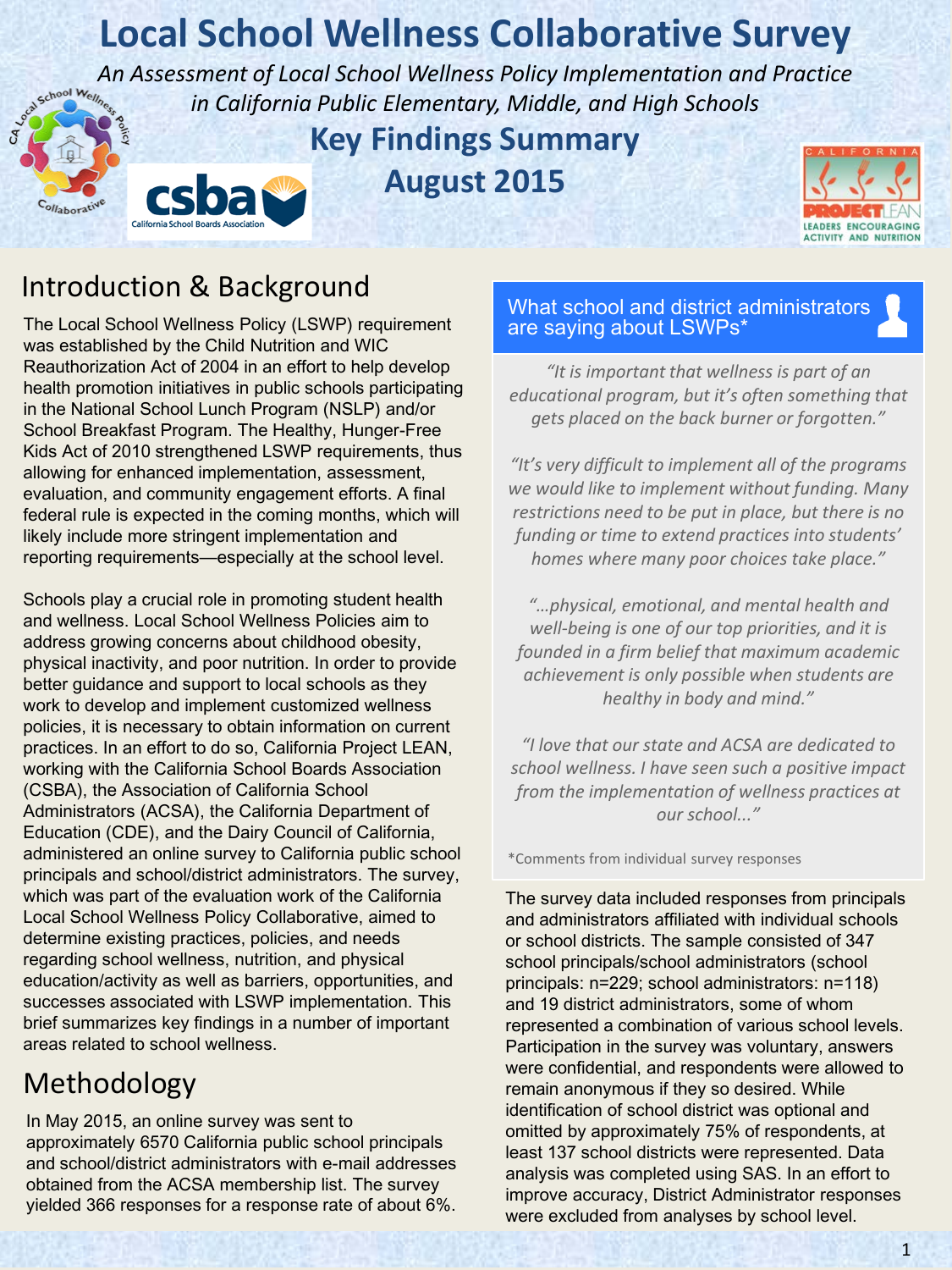## Key Findings

1. Wellness Policies, Committees, and Priorities: Approximately half of respondents reported having a fully active wellness committee at either the school or district level. Almost 40% reported having no wellness committee at all. Thirty-nine percent (39%) said that their wellness policy was updated in 2014 or 2015. The highest priorities for school wellness efforts were mental health followed by nutrition, bullying, physical education/physical activity, and violence prevention.

2. Nutrition Education: Almost half of survey respondents reported having no nutrition education curriculum. Fourteen percent (14%) said that it is taught in every grade, every year.

3. Physical Education and Physical Activity: Physical Education was reported as increasing slightly over the past five years in one of every four schools, and physical activity increased in four of every ten schools. Decreases were uncommon: 3% and 6%, respectively. About 12% of respondents reported having a waiver from state physical education requirements. 4. Nutrition and Product Marketing: Six out of ten respondents



8. Local Control and Accountability Plan (LCAP): Two-thirds of respondents reported that there was an interest in including wellness activities in their LCAP; one-third reported that they were actually included with funding in their LCAP.

9. Wellness Policy Successes, Concerns, and Observations: While over 50 respondents listed a number of concerns regarding health and wellness, more than 80 provided information about successful wellness activities or experiences at their school.

10. Technical Assistance: More than half of respondents indicated that training and resources for parent engagement on wellness and training or resources on mental health issues would be most useful. Half would value teacher training to lead quality physical activity.



reported that they don't allow marketing or promotion of any food or drinks; one out of three restrict marketing of unhealthy products. Four percent (4%) of respondents reported that regular soda is sold on campus during school hours. Eighteen percent (18%) sell sports drinks and 70% sell flavored milk.

5. Water: Approximately 26% of respondents described water access that would not meet state requirements of 1 fountain per 150 students, and almost half reported less than one fountain per 100 students. The most common barriers to assuring access to drinking water were lack of funds for additional water fountains and/or maintenance and bad-tasting water.

6. School Garden Key Findings: About half of all respondents reported that their schools have active gardens.

7. Safe Routes to School: More than half of respondents are currently working on efforts to promote walking or biking to school. Seventy-five percent (75%) of respondents have bike parking at their schools. The top three SRTS efforts are bike parking, safer crosswalks, and promoting walking or biking to school.

# 50%

**Nearly half of all respondents reported having active school gardens.**

**Interest 67% w/ Funding 32% w/o Funding 24%**



**67% reported interest in including wellness in LCAP; 32% did so with funding and 24% without funding.**